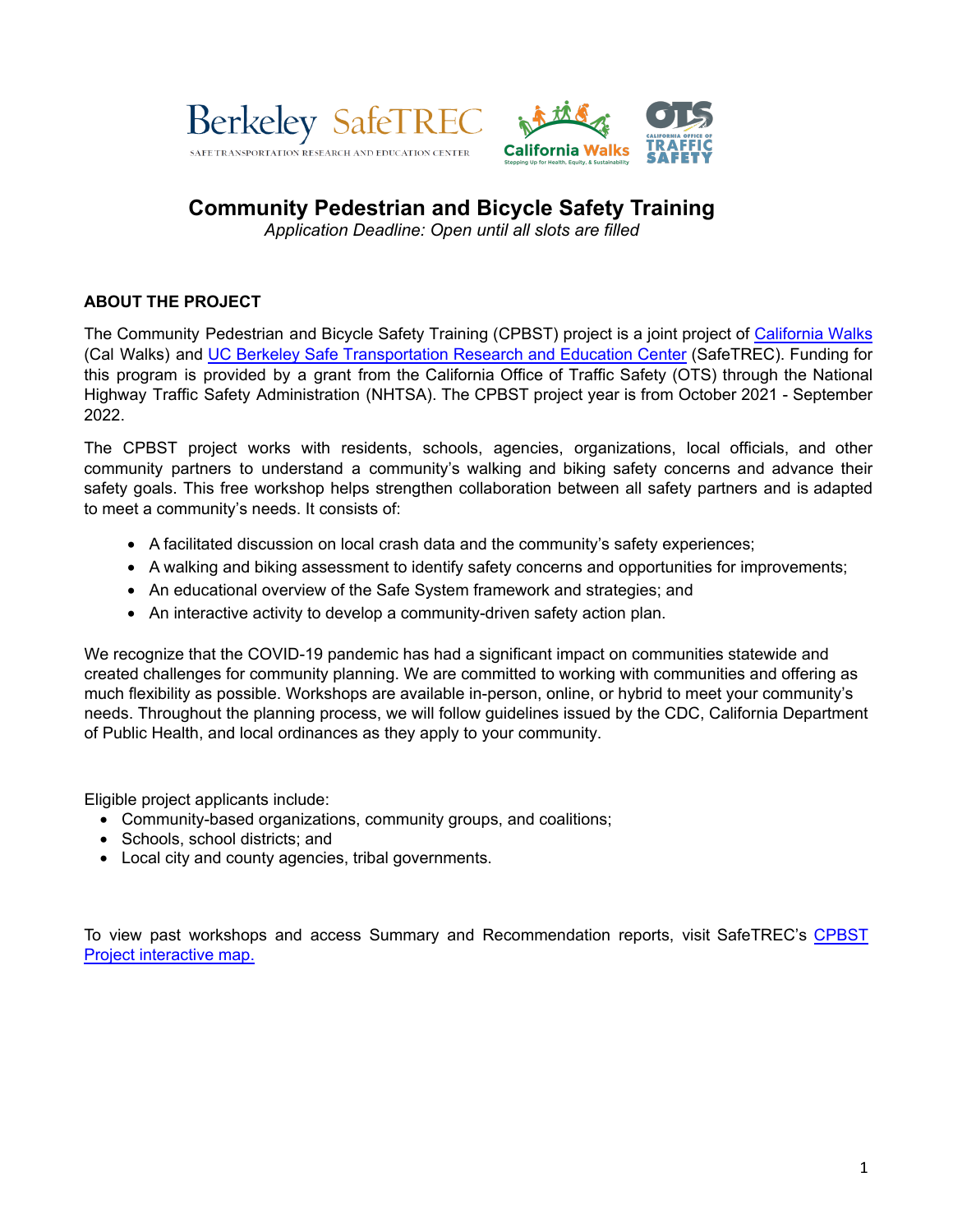## **APPLICATION PROCESS AND TIMELINE**

Interested communities should complete and submit this form to Program Manager Marina Ramirez at marina@calwalks.org. For questions or help filling out the application, contact Marina at (909) 255-1522.

- Application Deadline: Rolling basis
- Preliminary Call: Conducted on a rolling basis as applications are received
- Final Site Selection: Conducted on a rolling basis until seven sites are selected

## **COMMITMENTS**

By submitting this form, you agree to the planning process outlined in the CPBST Planning Committee Responsibilities listed below:

| <b>Planning Committee</b>                                                                                                                                                                                                                                                     | <b>Cal Walks + SafeTREC</b>                                                                                                                                                                                                                                                                                                                   |  |  |  |
|-------------------------------------------------------------------------------------------------------------------------------------------------------------------------------------------------------------------------------------------------------------------------------|-----------------------------------------------------------------------------------------------------------------------------------------------------------------------------------------------------------------------------------------------------------------------------------------------------------------------------------------------|--|--|--|
| <b>Planning</b>                                                                                                                                                                                                                                                               |                                                                                                                                                                                                                                                                                                                                               |  |  |  |
| Participate in three planning meetings<br>$\bullet$<br>prior to the workshop<br>Contribute local expertise to support the<br>$\bullet$<br>development of site-specific workshop<br>materials<br>Conduct in-depth workshop outreach<br>Assist in finalizing workshop logistics | Coordinate and facilitate three planning<br>meetings<br>Analyze collision data, crowdsourced<br>community experiences, and local<br>plans/policies to improve understanding<br>of the community's needs<br>Facilitate walking/biking assessments<br>Develop all workshop materials and<br>translate, if needed<br>Finalize workshop logistics |  |  |  |
| <b>Workshop</b>                                                                                                                                                                                                                                                               |                                                                                                                                                                                                                                                                                                                                               |  |  |  |
| Actively participate in the workshop<br>Assist with set-up & clean-up, as needed                                                                                                                                                                                              | Facilitate a community-wide workshop: virtual,<br>in-person, or hybrid<br>Provide interpretation and other technical<br>assistance, if needed                                                                                                                                                                                                 |  |  |  |
| <b>Post-Workshop</b>                                                                                                                                                                                                                                                          |                                                                                                                                                                                                                                                                                                                                               |  |  |  |
| Participate in debrief meeting<br>Coordinate and implement report<br>recommendations<br>Update Cal Walks + SafeTREC with<br>$\bullet$<br>infrastructure & programmatic changes in the<br>community as a result of the CPBST workshop<br>Request follow-up support, if needed  | Coordinate and facilitate debrief meeting<br>$\bullet$<br>Write summary & recommendations report<br>Translate final report, if needed<br>Provide follow-up resources & technical<br>assistance                                                                                                                                                |  |  |  |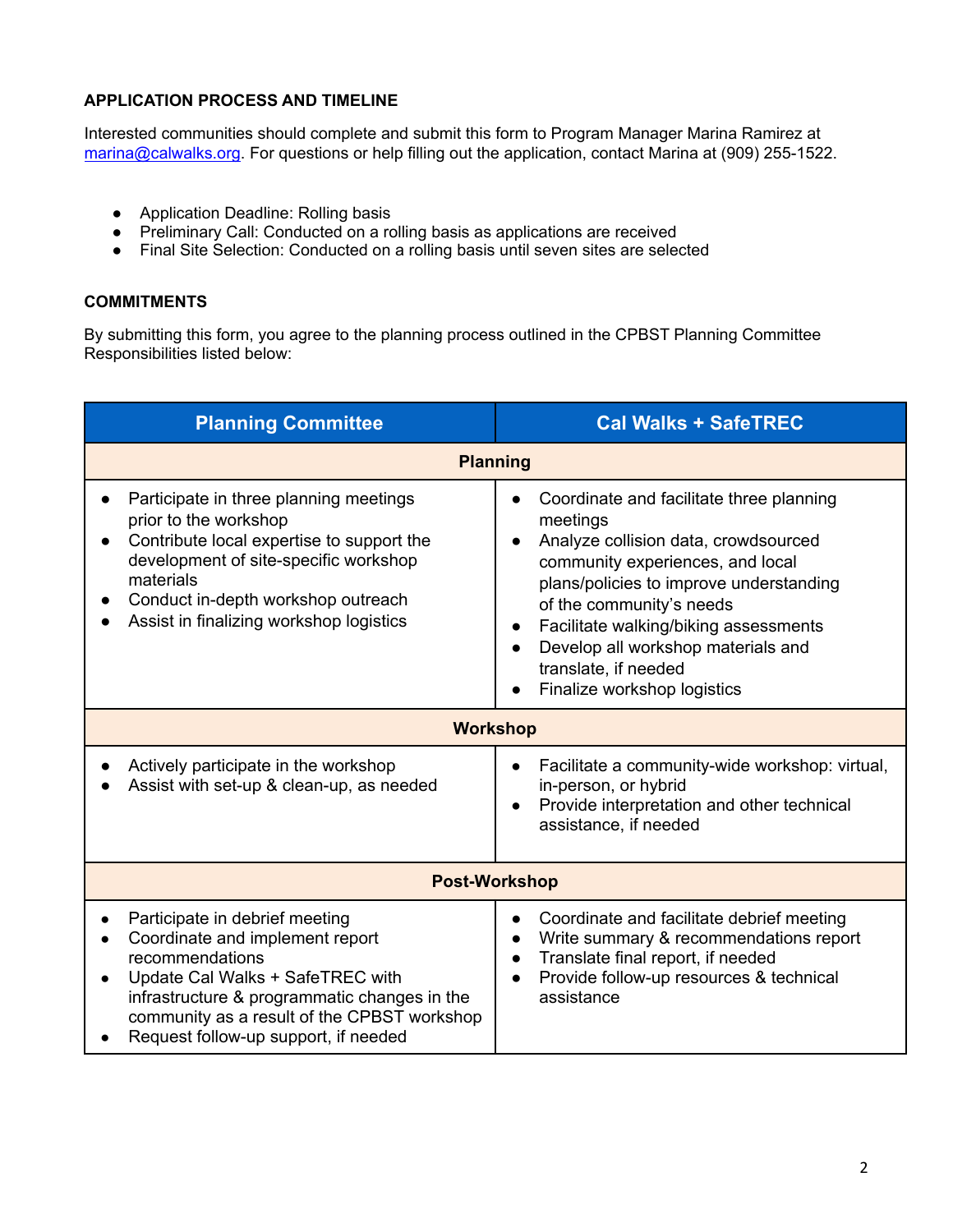| County                                                                                                                                                                                                                                                        | Unincorporated?<br>$\Box$ Yes<br>$\Box$ No                                                                                                                                         |
|---------------------------------------------------------------------------------------------------------------------------------------------------------------------------------------------------------------------------------------------------------------|------------------------------------------------------------------------------------------------------------------------------------------------------------------------------------|
| Applicant(s) Name                                                                                                                                                                                                                                             | Affiliation                                                                                                                                                                        |
| Email                                                                                                                                                                                                                                                         | <b>Phone Number</b>                                                                                                                                                                |
| How did you hear about the CPBST program?                                                                                                                                                                                                                     |                                                                                                                                                                                    |
| $\Box$ Cal Walks website<br>$\Box$ SafeTREC website<br>$\Box$ Word of Mouth                                                                                                                                                                                   | $\Box$ Newsletter/Listserv<br>$\Box$ Social Media<br>$\Box$ Other:                                                                                                                 |
| <b>SECTION 2: COMMUNITY INFORMATION</b>                                                                                                                                                                                                                       |                                                                                                                                                                                    |
| Which of the following describes the community for which you are applying? (Please check all that apply.)<br>□ School or Youth-Focused<br>$\Box$ Older Adult-focused<br>$\Box$ People with Disabilities-focused<br>$\Box$ Low-Income Community                | $\Box$ Black, Indigenous, Communities of Color (BIPOC)<br>$\Box$ Immigrant/Refugee Community<br>$\Box$ Bilingual, Multilingual Community                                           |
| Which of the following are in place for your community? (Please check all that apply.)                                                                                                                                                                        |                                                                                                                                                                                    |
| □ Pedestrian and/or Bicycle Advisory<br>Committee<br>□ Pedestrian and/or Bicycle Safety Coalition<br>□ Complete Streets Policy or Resolution<br>$\Box$ General Plan that addresses multi-modal<br>safety<br>□ Pedestrian and/or Bicycle Safety Master<br>Plan | □ Safe Routes to School Plan or Coalition<br>□ Vision Zero Policy<br>$\Box$ Community walks, bike rides, or other<br>community-building events<br>$\Box$ Not Sure<br>$\Box$ Other: |
| risk and identify a specific neighborhood, streets, or intersections of concern.                                                                                                                                                                              | Describe your community's walking, biking, and mobility safety concerns. Include details about who is at particular                                                                |